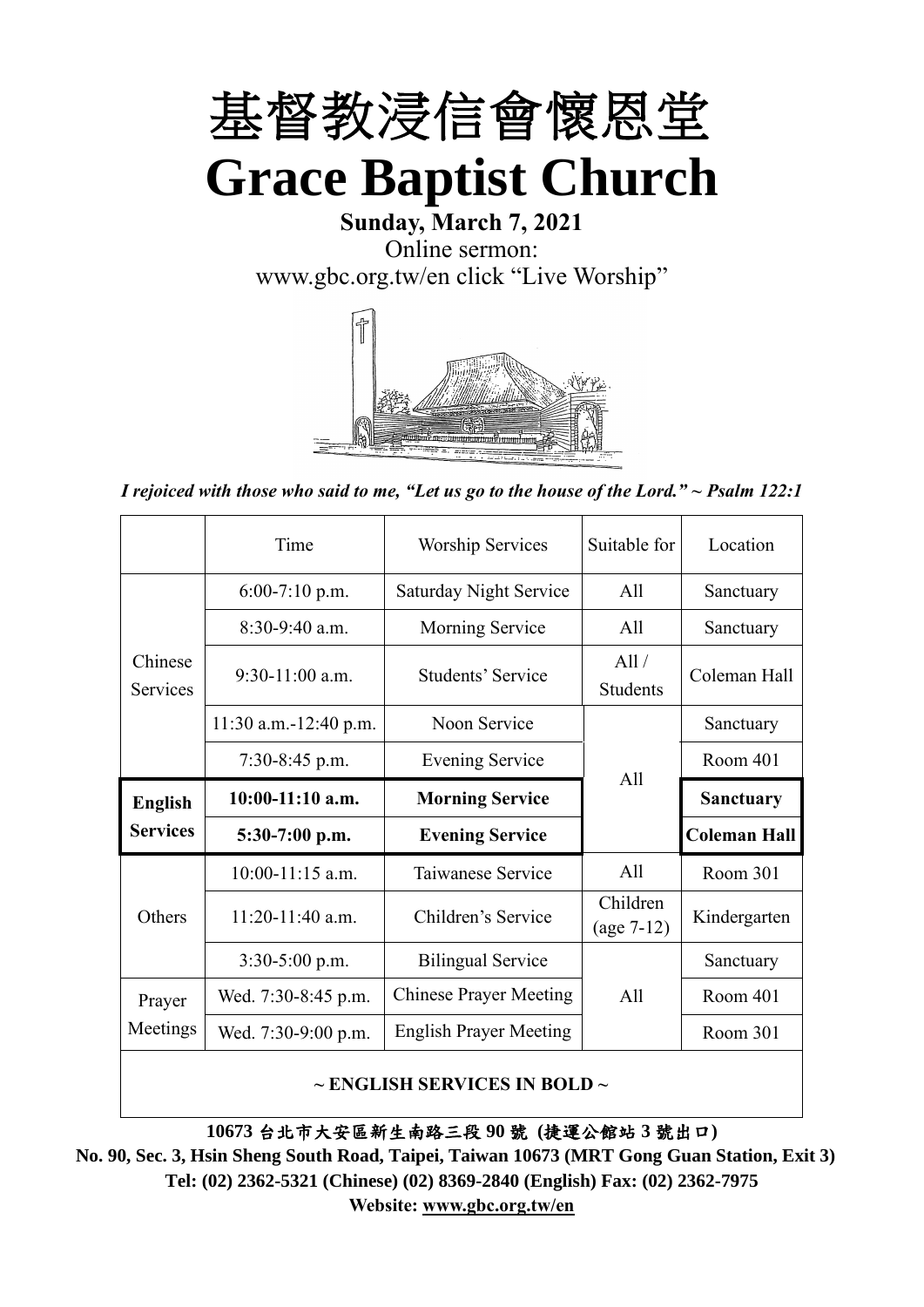#### **Welcome to Grace Baptist Church English Congregation. Thank you for choosing to worship with us and celebrate the glory of our Lord.**

| Morning Worship Service - 10:00 a.m.<br>Sunday, March 7, 2021 (Sanctuary) |                                                                                                                 |                             |  |  |
|---------------------------------------------------------------------------|-----------------------------------------------------------------------------------------------------------------|-----------------------------|--|--|
| Prelude                                                                   |                                                                                                                 | Monica Kong                 |  |  |
| Greeting/Prayer                                                           |                                                                                                                 | Cherrie Lim                 |  |  |
| Worship through Music                                                     | "Turn Your Eyes"                                                                                                |                             |  |  |
| Pastoral Prayer                                                           |                                                                                                                 | Pastor Nick Brideson        |  |  |
| Worship through Music                                                     | "You Are God Alone"                                                                                             | Cherrie Lim                 |  |  |
|                                                                           | "How Great Is Our God"                                                                                          |                             |  |  |
| <b>Offertory Prayer</b>                                                   |                                                                                                                 | Paul Han                    |  |  |
| Tithes and Offerings/Special Music                                        | "Lift Up Your Heads"                                                                                            | Handbell Choir              |  |  |
| Doxology                                                                  |                                                                                                                 |                             |  |  |
| Lord's Supper                                                             |                                                                                                                 |                             |  |  |
| Missions Offering                                                         |                                                                                                                 |                             |  |  |
| Pray for Our Church (Announcements)                                       |                                                                                                                 | Minister Priscilla Liao     |  |  |
| <b>Scripture Reading</b>                                                  | John 14:8-11; 16-20                                                                                             |                             |  |  |
| Message                                                                   | The Nature of God                                                                                               | Pastor Nick Brideson        |  |  |
| <b>Response Song</b>                                                      | <i>Holy, Holy, Holy</i> " - #2                                                                                  |                             |  |  |
| Benediction                                                               |                                                                                                                 |                             |  |  |
| Welcome                                                                   |                                                                                                                 |                             |  |  |
| Closing Song                                                              | "As the Lord Is with Us"                                                                                        | Cherrie Lim                 |  |  |
| Postlude                                                                  |                                                                                                                 | Monica Kong                 |  |  |
|                                                                           | Nursery care is available in the "Cry Room" at the back of<br>the Sanctuary during the Morning Worship Service. |                             |  |  |
|                                                                           | Evening Worship Service – 5:30 p.m.                                                                             |                             |  |  |
|                                                                           | Sunday, March 7, 2021 (Coleman Hall)                                                                            |                             |  |  |
| Prelude                                                                   |                                                                                                                 | Michael Tsai                |  |  |
| Prayer                                                                    |                                                                                                                 | Minister Kevin Wang, Leader |  |  |
| Worship through Music                                                     | "Turn Your Eyes"                                                                                                |                             |  |  |
| Greeting                                                                  |                                                                                                                 | Minister Priscilla Liao     |  |  |
| Pastoral Prayer                                                           |                                                                                                                 | Pastor Nick Brideson        |  |  |
| Worship through Music                                                     | "Only a Holy God"<br>"In Christ Alone"                                                                          | Minister Kevin Wang, Leader |  |  |
|                                                                           | "I Want to Know You"                                                                                            |                             |  |  |
| <b>Offertory Prayer</b>                                                   |                                                                                                                 | <b>Cesar Gonzalez</b>       |  |  |
| Tithes and Offerings                                                      |                                                                                                                 |                             |  |  |
| Lord's Supper                                                             |                                                                                                                 |                             |  |  |
| Missions Offering                                                         |                                                                                                                 |                             |  |  |
| Pray for Our Church                                                       |                                                                                                                 | Minister Priscilla Liao     |  |  |
| <b>Scripture Reading</b>                                                  | John 14:8-11; 16-20                                                                                             |                             |  |  |

Message The Nature of God Pastor Nick Brideson<br>Response Song *The Lord Is My Salvation*"

"The Lord Is My Salvation"

Closing Song *"Turn Your Eyes"* Minister Kevin Wang, Leader Michael Tsai

#### **Our Vision Is to Spread the Gospel**

To achieve this, we aim:

Closing Prayer Welcome<br>Closing Song

- ⚫ To become a house of prayer
- ⚫ Through prayer, to build the body of Christ

Scripture Reading<br>Message John 14:8-11; 16-20<br>The Nature of God

⚫ From the body, to do the work of mission in Taipei, Taiwan, and neighboring countries *"but you will receive power when the Holy Spirit has come upon you; and you shall be My witnesses both in Jerusalem, and in all Judea and Samaria, and even to the remotest part of the earth." -* Acts 1:8 (NASB)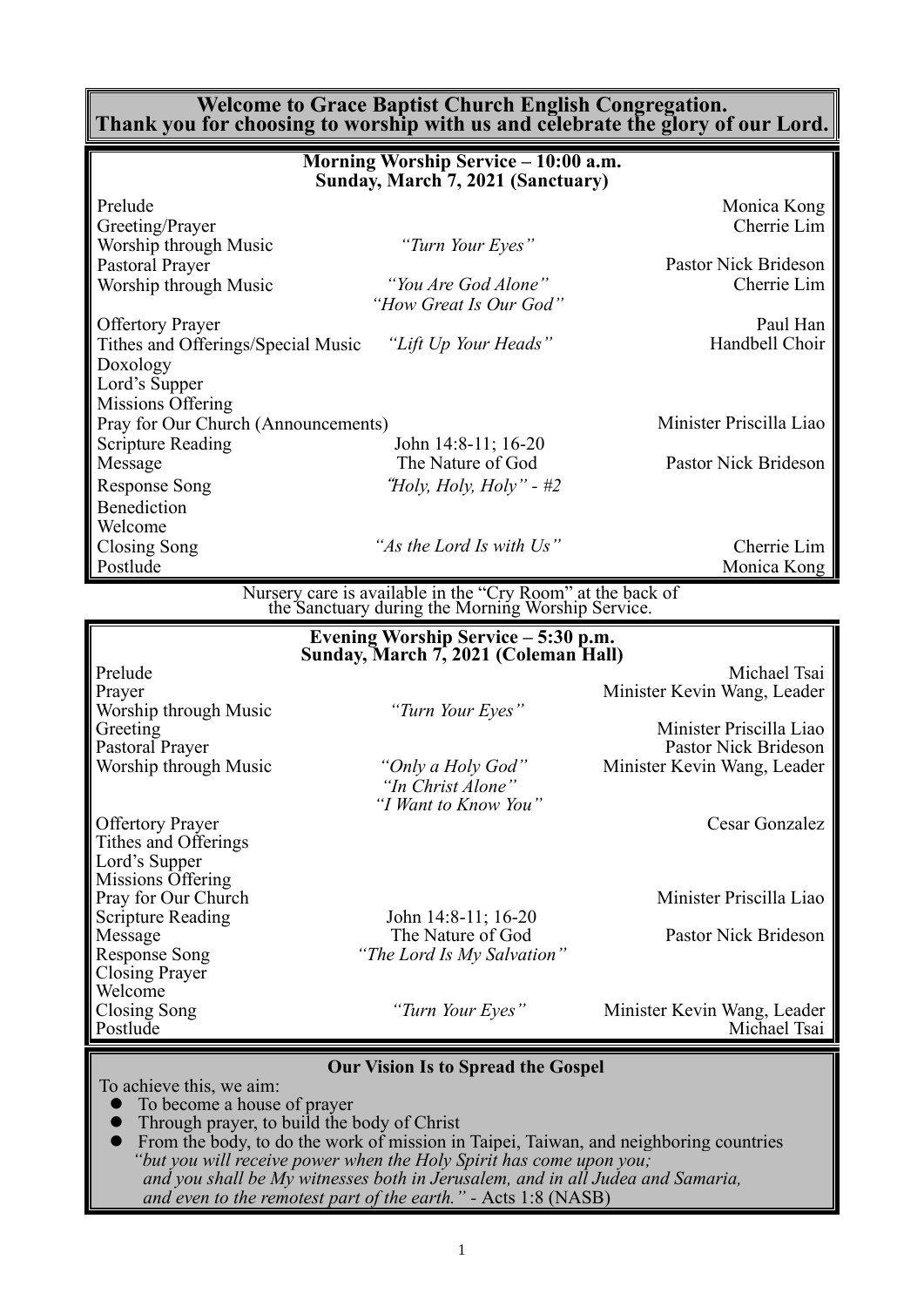# **Sermon Topic: The Nature of God Scripture: John 14:8-11; 16-20**

**Speaker: Pastor Nick Brideson March 7, 2021**

### **Scripture: John 14:8-11; 16-20 (NASB)**

### **John 14:8-11**

<sup>8</sup> Philip said to Him, "Lord, show us the Father, and it is enough for us." <sup>9</sup> Jesus said to him, "Have I been so long with you, and yet you have not come to know Me, Philip? He who has seen Me has seen the Father; how can you say, 'Show us the Father'? <sup>10</sup> "Do you not believe that I am in the Father, and the Father is in Me? The words that I say to you I do not speak on My own initiative, but the Father abiding in Me does His works. <sup>11</sup> "Believe Me that I am in the Father and the Father is in Me; otherwise believe because of the works themselves.

### **John 14:16-20**

<sup>16</sup> "I will ask the Father, and He will give you another Helper, that He may be with you forever; <sup>17</sup> that is the Spirit of truth, whom the world cannot receive, because it does not see Him or know Him, but you know Him because He abides with you and will be in you.

 $18$  "I will not leave you as orphans; I will come to you.  $19$  "After a little while the world will no longer see Me, but you will see Me; because I live, you will live also. <sup>20</sup> "In that day you will know that I am in My Father, and you in Me, and I in you.

#### **Notes:**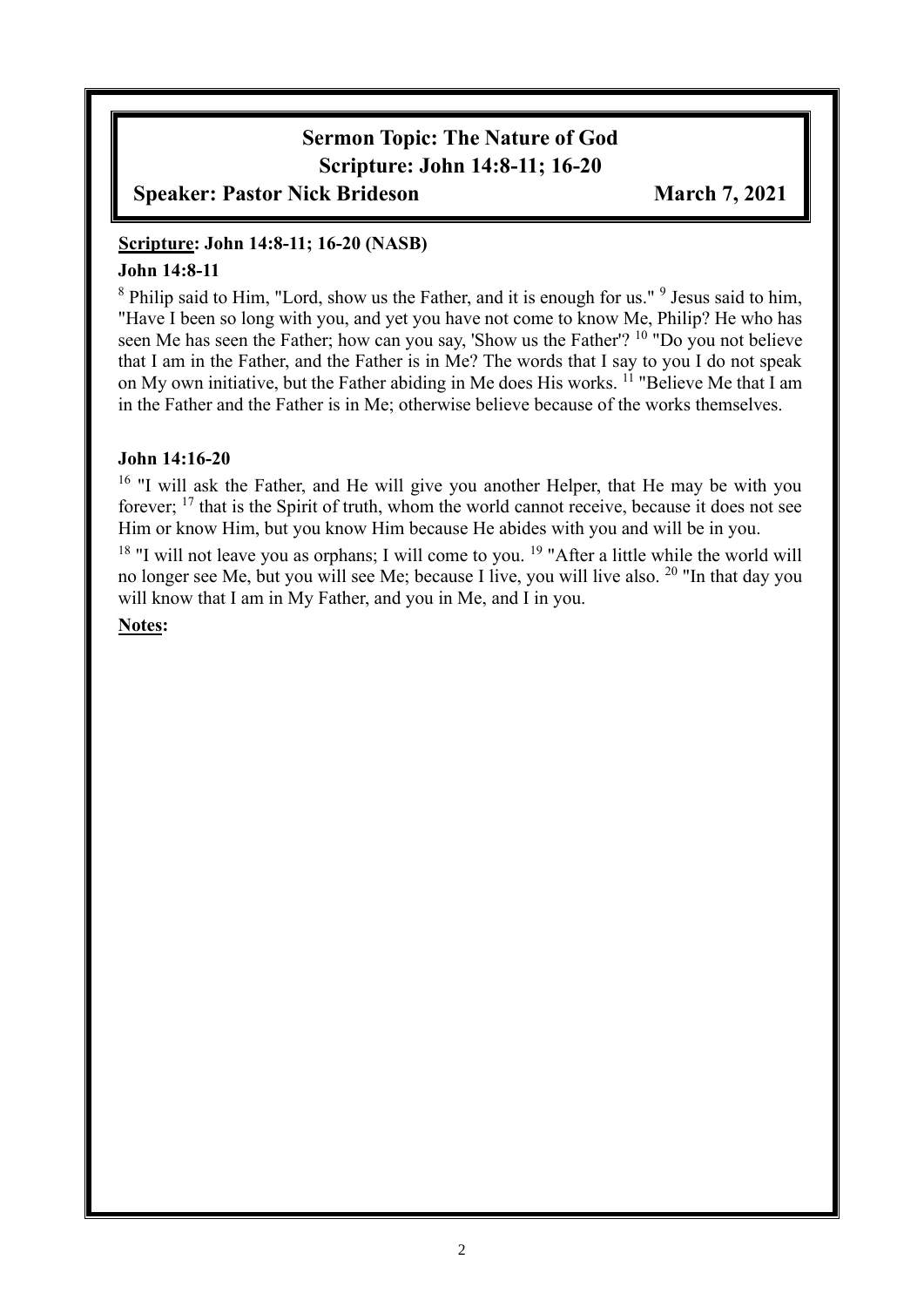### **Wednesday Night Prayer Meeting**

*"My house shall be called a house of prayer" (Matthew 21:13)*

Let us be a church of prayer. Come and pray with brothers and sisters in Christ 7:30 - 9:00 p.m. every Wednesday in Room 301. Go directly to the physical Prayer Meeting or email Minister Priscilla (priscilla@gbc.org.tw) for how to join the Zoom Prayer Meeting. Email prayer requests to Minister Priscilla.

Prayer Focus for this coming Wednesday: *Church Ministry*

# **Child Dedication**

*"Children are a heritage from the LORD, offspring a reward from him.* (Psalm 127:3)

Child dedication signifies the parents' acknowledgement of their child as a gift from God and their role as a caretaker by God's grace. It also represents the parents' commitment to raising their child according to God's Word and His Way in a Christian home and a church family. Through the dedication, the parents and the church family also pray for God's blessings to be showered upon the child and ask God to guide and guard the child's life. Any Christian family with at least one of the parents being a Christian and who



has been regularly attending GBC is welcome to register and dedicate their child.

**Age for dedication**: 0 to 6 years old

**Date for dedication**: Morning service on May 9, 2021 (Orientation at 9:30 a.m.) **Registration deadline**: April 25

**Information to be submitted**: 1. Parents' names, cell phone number, email address. 2. Child's name, gender, day of birth.

For registration and questions, please email SueJenny Hsu ( $\frac{\text{Suejenn}}{\text{Suejenn}}$ ) or call her at 2362-5321 ext. 136.

### **Alpha Class: New Cycle Starts March 14**

Starting March 14, the Alpha class will begin a 7-week cycle entitled "*Who Is Jesus?*".

Using the Gospel of John, the class will study what Jesus said about himself and the evidence for his claims. Each session will include reading a portion of the Bible and discussing the life of Jesus. All study materials are provided.

Alpha is a class for non-Christians who are interested in learning more about Christianity. It meets on Sundays from 11:30 a.m. -12:30 p.m. in the Calvary Room (Floor 2.5 on the stairwell next to the information desk). For more information, contact Vong and Sarah Im [sarahvong@gmail.com](mailto:sarahvong@gmail.com)**.**

### **Bible Interpretation Class Starts TODAY at 3:00 p.m. in Room 302**

Understanding the Bible isn't just for people who study in seminary. The Bible is meant to be read and understood by everyone.

In this class, you will learn the tools that can help to understand the Bible more correctly – about the books that make up the Bible, the Bible's chronology, and its historical and cultural settings.

Join the class directly or contact the teacher, Ross Hohl, at [ross.hohl@gmail.com](mailto:ross.hohl@gmail.com) for more information.

# **Bible Studies for Life: New Season Starts TODAY**

You are invited to join our spring Sunday school study, "*Bible Studies for Life*": 13 sessions on Sundays from today to May 30. The Bible content and teachings are also the subject of our Sunday sermons.

We have eight classes available. Please check classroom information listed on page 6 and join one of the classes directly.

# **Friday Night Concert:**  *Prayers under the Stars*

**Time/Place:** 7:30 p.m. on March 12 in GBC Sanctuary

This is an excellent opportunity to invite non-believing friends to church. The introduction will be in Chinese. Admission is free!

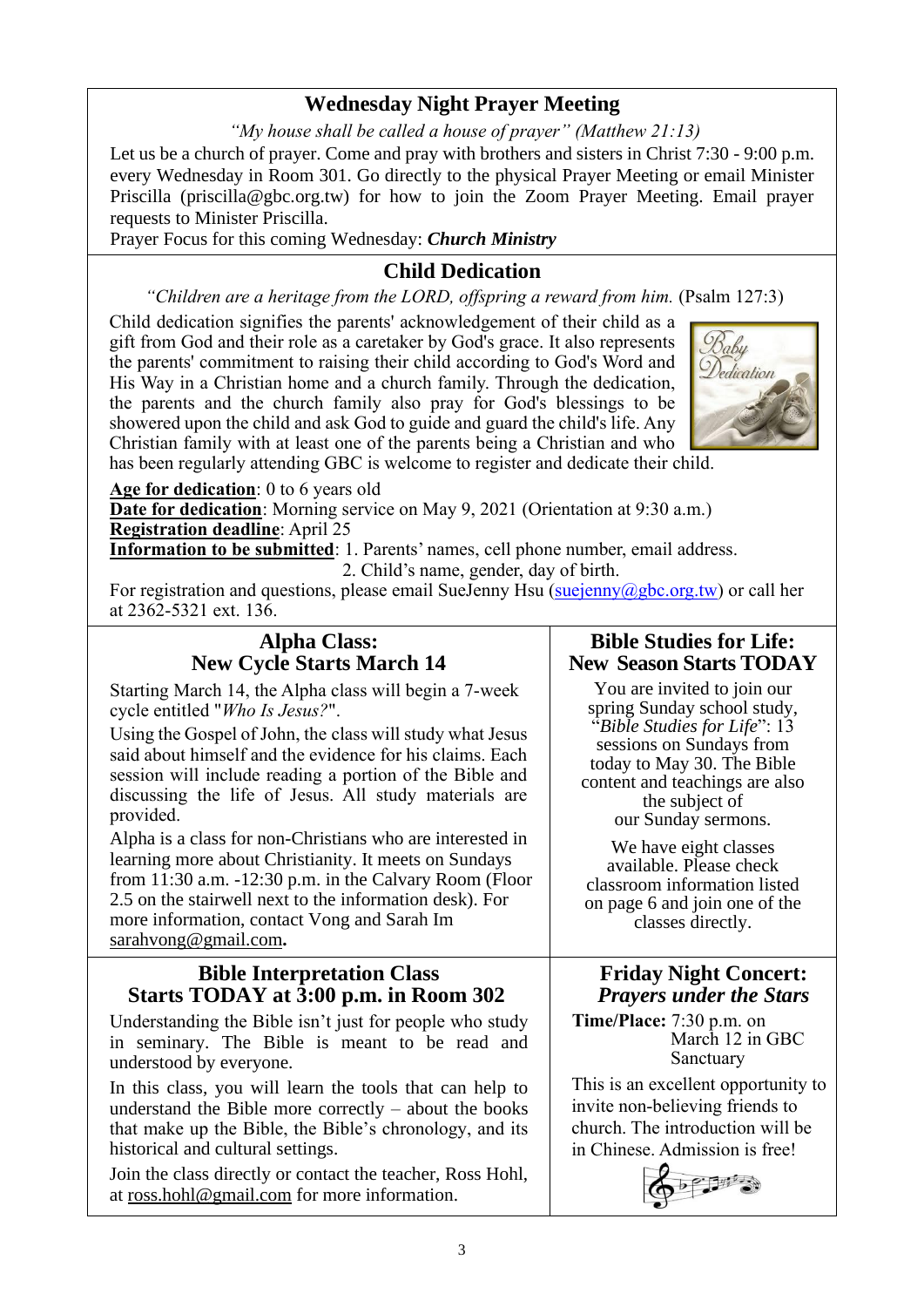# **Taitung Mission Trip Team Members Needed**

Team members for the Taitung VBS Mission Trip are needed. The trip will be held August 17-21, 2021. Team members are needed in four sites: Music Site, Mission Site, Bible Story Site, Crafts Site

## **Requirement for Applicants:**

- GBC members
- Able to teach in Chinese and English
- VBS experience is preferred, but not a must
- Able to attend all 5 training sessions

The application forms (with guidelines) are available at the bulletin stand on the 1st floor close to the elevator (next to the door leading to the deck). Please submit your completed application to the front desk or SueJenny before *March 21*.

### **2021 Vacation Bible School - Volunteers Needed** *"CONCRETE & CRANES - Building on the Love of Jesus"*

**VBS camp:** 9:00 a.m. – 12:00 noon from July 12 to 16 (Morning session ONLY)

**For children:**  $2nd \sim 7th$  grade after the summer vacation this year **Family Day:** July 17 (Family Day is from 9:00 to 10:30 a.m. followed by Tea Time starting at 10:30 a.m.)

#### *Volunteers Needed***:**

Our planning/training meetings are: March 14, April 18, May 16, June 13, June 27 and July 11 at 1:15 p.m. in Coleman Hall. If you would like to be a co-worker, please sign up at the meeting and join the future training meetings.

For more information, please contact VBS Director Nadia Chen at [vbs2021@gbc.org.tw](mailto:vbs2021@gbc.org.tw) or Minister Yalin Tseng at yalintseng@gbc.org.tw.

WEAR<br>MASK

### **COVID-19 Precaution**

- <sup>◼</sup> Wearing a mask. Check temperature at the front door. Wash hands frequently.
- See a doctor and stay home if you have a fever and cough.
- <sup>◼</sup> No buffet-style food in groups/meetings inside GBC.
- Leaders of all meetings should keep an attendance record.
- <sup>◼</sup> Fill out the seating form for joining a worship service.
- <sup>◼</sup> Take your bulletin home or put it in boxes marked "Bulletin RECYLE".
- All people who arrive in Taiwan from overseas MUST self-quarantine for 14 days. During your quarantine, GBC welcomes you to join our worship via the Internet.

### **2021 Dr. Chow Lien-Hua Commemoration Seminar (in Chinese)**

This seminar will be held on Saturday, March 20 in GBC.Please read the Chinese Sunday bulletin for details. Pastor Chow Lien Hua served in GBC for 46 years. He also was a recognized Christian leader in Taiwan serving as chaplain to Taiwan's former presidents



Chiang Kai-shek, Chiang Ching-kuo, and Lee Teng-hui. He passed away in 2016 at the age of 96.

 $\ddot{\phantom{1}}$ 

|                                      | Easter Events ~ Please invite your friends ~                                                                         |                    |
|--------------------------------------|----------------------------------------------------------------------------------------------------------------------|--------------------|
| <b>Sunday, March 28</b>              |                                                                                                                      |                    |
| $10:00$ a.m. (Sanctuary)             | <b>English Choir Easter Presentation</b>                                                                             |                    |
| <b>Wednesday, March 31</b>           |                                                                                                                      |                    |
| 7:30 p.m. (Room 301)                 | <b>Passion Week Prayer Meeting</b>                                                                                   |                    |
| Friday, April 2 Good Friday Service  |                                                                                                                      |                    |
| 5:30 p.m. (Coleman Hall)             | Movie: "Passion of the Christ" (English subtitles)<br>Good Friday service (Chinese)<br>Good Friday service (English) |                    |
| $7:30 \text{ p.m.}$ (Sanctuary)      |                                                                                                                      |                    |
| 8:00 p.m. (Coleman Hall)             |                                                                                                                      |                    |
| <b>Sunday, April 4 Easter Sunday</b> |                                                                                                                      |                    |
| $9:00$ a.m.                          | <b>Regular Sunday school</b>                                                                                         | *ENGLISH           |
| $10:00$ a.m. (Sanctuary)             |                                                                                                                      | <b>SERVICES IN</b> |
| $11:30$ a.m. (Sanctuary)             | <b>English Easter Sunday Service</b><br>Chinese Choir Presentation                                                   | <b>BOLD PRINT*</b> |
| 11:30 a.m., $3:00, 4:00$ p.m.        |                                                                                                                      |                    |
| 5:30 p.m. (Sanctuary)                | Regular Sunday school<br>English Choir Easter Presentation                                                           |                    |



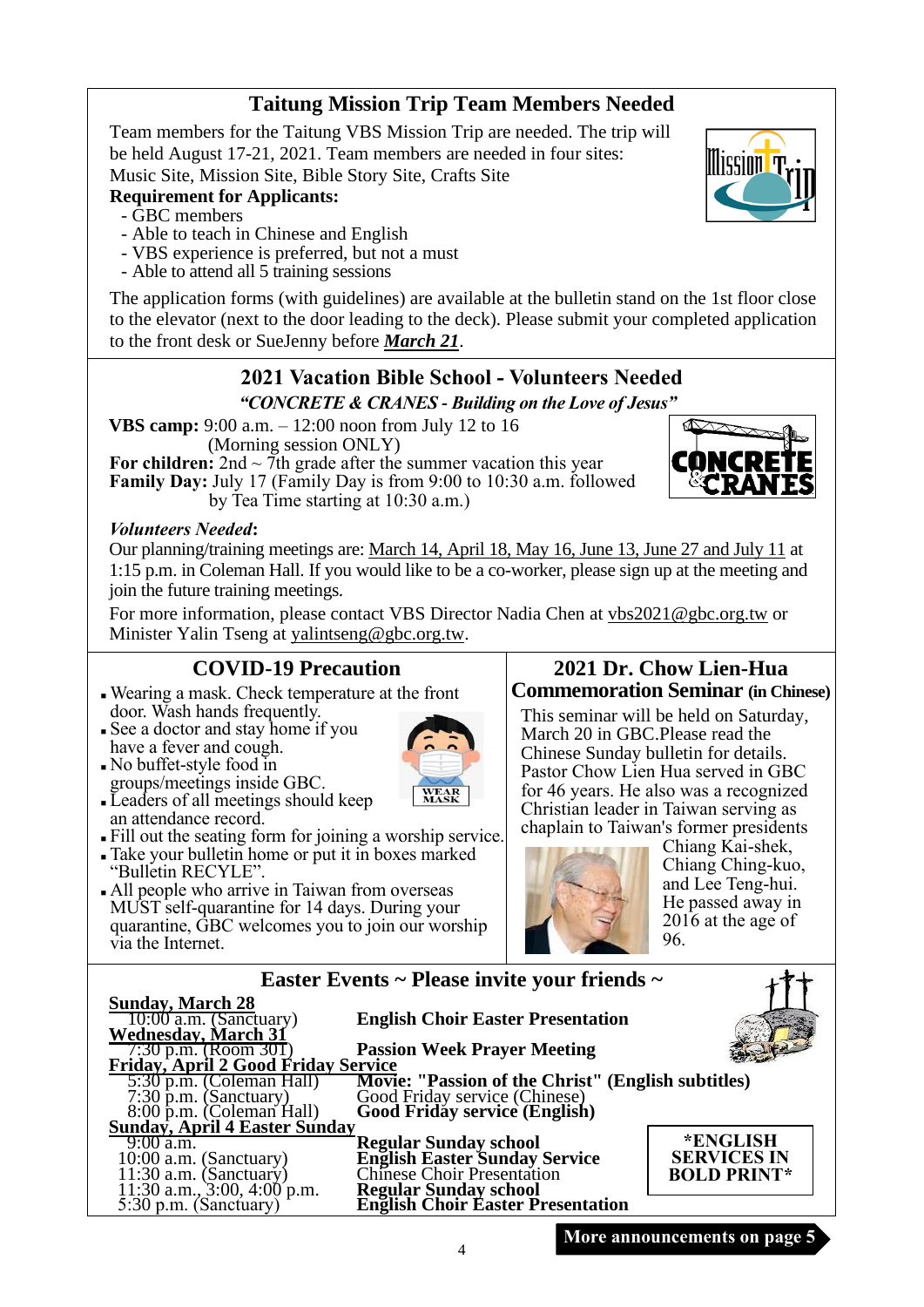### **Mabuhay Fellowship**



Today, March 7, at 2 p.m. in Basement Room B05, the Mabuhay Fellowship will have a prayer meeting. All nationals who can speak Tagalog are welcome.

The Mabuhay Fellowship comprises Filipinos aiming to share God's love and light through worship, prayer, Bible study, fellowship, gospel sharing, and ministry.

### **Evergreen Bilingual Fellowship**

This coming Saturday, March 13, Minister Priscilla will share in Evergreen Fellowship. The sharing will be followed by our March birthday celebration. Please join us.



Evergreen is an international bilingual Christian fellowship of Grace Baptist Church. We meet every Saturday night, 6:00 to 8:00 p.m. in Room 401. We hope you'll invite your non- believing friends, get involved in deep relationships here, and join us directly. Please contact Winnie Liang if you need more information: [wistlesliang@hotmail.com.](mailto:wistlesliang@hotmail.com)

- **Young Adults Fellowship:** Young Adults Fellowship is for young adults from the age of 20-35 to study God's Word and fellowship together on 1st and 3rd Saturdays from 4:30 to 6:00 p.m. in WanFu 22 (next to GBC building). Please join the Fellowship directly. Contact Minister Kevin Wang at kevin@gbc.org.tw if you need more information.
- Contact secretary SueJenny Hsu [\(suejenny@gbc.org.tw;](mailto:suejenny@gbc.org.tw) 2362-5321 ext 136) for the matters below:
	- **- Baptism:** GBC holds baptism services in the Sanctuary during the Evening Service from 5:30 p.m. on the last Sundays of January, April, July, and October. Our next baptism is on April 25.
	- **- Personal Information Changed?** If you want GBC to keep your updated information, such as a new phone number or new address, please provide us with your new information so that GBC can contact you or send you such things as birthday cards and offering receipts.
	- **- Marriage-Related Services:** GBC provides marriage-related services (counseling on marriage problems/questions, pre-marital counseling…..) for registered members.

| <b>English Congregation Leaders</b>                                                                                                                                                                                                                                                                                                                                                                                                                                                                                                                                                  |                                                                                                                                                                                                                                                                                                                                                                                                                                                                                                                                                                                                                                                                                                                                                                                                                                                                                                              |                                                |                                                                                                                                                                                                                                                                                                                                                                                                          |                                                                                                                                                                                                                                                                                                                      |  |
|--------------------------------------------------------------------------------------------------------------------------------------------------------------------------------------------------------------------------------------------------------------------------------------------------------------------------------------------------------------------------------------------------------------------------------------------------------------------------------------------------------------------------------------------------------------------------------------|--------------------------------------------------------------------------------------------------------------------------------------------------------------------------------------------------------------------------------------------------------------------------------------------------------------------------------------------------------------------------------------------------------------------------------------------------------------------------------------------------------------------------------------------------------------------------------------------------------------------------------------------------------------------------------------------------------------------------------------------------------------------------------------------------------------------------------------------------------------------------------------------------------------|------------------------------------------------|----------------------------------------------------------------------------------------------------------------------------------------------------------------------------------------------------------------------------------------------------------------------------------------------------------------------------------------------------------------------------------------------------------|----------------------------------------------------------------------------------------------------------------------------------------------------------------------------------------------------------------------------------------------------------------------------------------------------------------------|--|
| English Pastor: Nick Brideson                                                                                                                                                                                                                                                                                                                                                                                                                                                                                                                                                        |                                                                                                                                                                                                                                                                                                                                                                                                                                                                                                                                                                                                                                                                                                                                                                                                                                                                                                              |                                                |                                                                                                                                                                                                                                                                                                                                                                                                          |                                                                                                                                                                                                                                                                                                                      |  |
| Pastor Nick Brideson                                                                                                                                                                                                                                                                                                                                                                                                                                                                                                                                                                 | Minister Priscilla Liao                                                                                                                                                                                                                                                                                                                                                                                                                                                                                                                                                                                                                                                                                                                                                                                                                                                                                      |                                                | Minister Kevin Wang                                                                                                                                                                                                                                                                                                                                                                                      |                                                                                                                                                                                                                                                                                                                      |  |
| <b>Adult Education</b><br>/Mission                                                                                                                                                                                                                                                                                                                                                                                                                                                                                                                                                   | AM Worship                                                                                                                                                                                                                                                                                                                                                                                                                                                                                                                                                                                                                                                                                                                                                                                                                                                                                                   | Children's<br>Education/Caring                 | PM Worship                                                                                                                                                                                                                                                                                                                                                                                               | Youth/Fellowship                                                                                                                                                                                                                                                                                                     |  |
| <b>Adult Education</b><br>Nick Brideson<br>$nick(\widehat{a})$ gbc.org.tw<br><b>Foreign Mission:</b><br><b>Medical/Dental Team</b><br>Armand Lim<br>rmanlim@yahoo.com<br><b>VBS</b> Team<br>Priscilla Liao<br>$priscilla(\partial gbc.org.tw)$<br><b>Taiwan Mission:</b><br><b>TaiTung Team</b><br>Cherrie Gow Lim<br>cvgow@yahoo.com<br><b>Orphanage Ministry</b><br>Julie Chen<br>yuling0914@gmail.com<br><b>NTU Friday English</b><br><b>Conversation Group</b><br>Roy Treurnicht<br>rovtreur@gmail.com<br><b>Ethiopian Students Group</b><br>Abex Tesfaye<br>$abex98$ @gmail.com | <b>Morning Music</b><br><b>Cryroom Children's</b><br><b>Care Ministry</b><br>Cherrie Gow Lim<br>cvgow@yahoo.com<br>Abby Tu<br>$abbb$ ytu $(a)$ gmail.com<br><b>Morning Greeters</b><br><b>AWANA Preschool</b><br>Chien Ferng<br>cferng@gmail.com<br>Joanna Peng<br><b>Adult Choir</b><br><b>Hand Bell Choir</b><br><b>AWANA Spark Group</b><br>Juliet Jao<br>Crystal Turner<br>lenyinjao@gmail.com<br>elisayeh@yahoo.com<br><b>AWANA T&amp;T Group</b><br><b>Hallel Singers</b><br>Cherrie Gow Lim<br>Ming Lai<br>cvgow@yahoo.com<br>minglai $88$ @gmail.com<br><b>Morning Fellowship Tea</b><br><b>Prayer Ministry</b><br>Yuri Shih<br>Priscilla Liao<br>priscilla@gbc.org.tw<br>yuchen phone@hotmail.com<br><b>Morning Multimedia</b><br><b>Hospital Visitation</b><br>Amanda Lou<br>Vicky Lin<br>gbcmorningmedia@gmail.com<br>lou.amanda@gmail.com<br><b>Small Groups</b><br>Women<br>General<br>Ministry |                                                | <b>Evening Music Team</b><br>Alex Chen<br>gbceworshipteam@gmail.com<br><b>Evening Greeters</b><br>Vicky Kuo<br>asiag lobe999@gmail.com<br>Joanna 1285@hotmail.com Evening Multimedia<br>Jusak Tandean<br>itandean@yahoo.com<br><b>Evening Tea / Baptism<br/>Celebration Fellowship</b><br>Michelle Cheng<br>yealincheng@yahoo.com<br><b>Baptism Support</b><br>Aline Kao<br>$aline(\partial gbc.org.tw)$ | <b>Trinity Youth</b><br>(Grade 7 and<br>above)<br>Grant & Kirsten<br><b>Burgess</b><br>grantburgess@live.co.za<br><b>Mabuhay Fellowship</b><br>Ava Zamora<br>avazam@yahoo.com<br><b>Young Adults</b><br>Fellowship<br>Kevin Wang<br>kevin@gbc.org.tw<br><b>Small Groups</b><br>Youth<br><b>Students</b><br>Parenting |  |
| <b>Secretarial staff</b><br>SueJenny Hsu<br>Stella Chen (part-time)<br>suejenny@gbc.org.tw<br>stella@gbc.org.tw                                                                                                                                                                                                                                                                                                                                                                                                                                                                      |                                                                                                                                                                                                                                                                                                                                                                                                                                                                                                                                                                                                                                                                                                                                                                                                                                                                                                              | Deacon<br>Michael Huang<br>mhuang500@yahoo.com |                                                                                                                                                                                                                                                                                                                                                                                                          | <b>Alternate Deacon</b><br>Armand Lim<br>rmanlim@yahoo.com                                                                                                                                                                                                                                                           |  |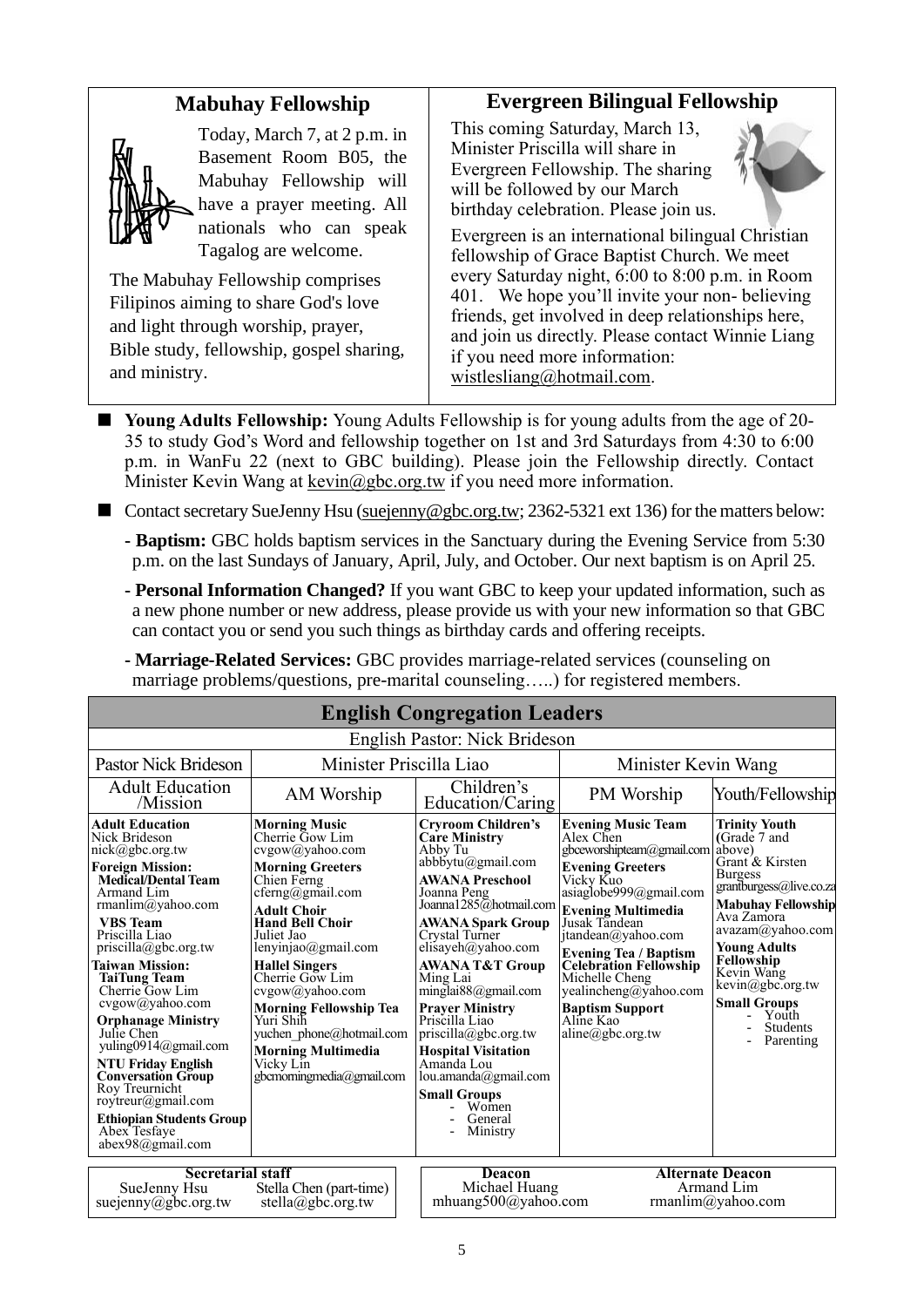| $\star\star$ Sunday School Information – Join a class directly $\star\star$ |                                                 |                                                     |  |  |
|-----------------------------------------------------------------------------|-------------------------------------------------|-----------------------------------------------------|--|--|
| Time & Room<br><b>Class</b>                                                 |                                                 |                                                     |  |  |
| <b>Beginning Christian Life</b>                                             | take the stairs by the front desk, 2.5th floor. | To go to both the Calvary and Mount of Olive rooms: |  |  |
| Alpha – New and non-Christians                                              | 11:30 a.m.<br>Calvary Room                      |                                                     |  |  |
| Christianity 101 - required for baptism                                     | 11:30 a.m.                                      | <b>Mount of Olives</b>                              |  |  |
|                                                                             | 9:00 a.m.                                       | <b>Mount of Olives</b>                              |  |  |
|                                                                             |                                                 | Room B03 - in Bahasa                                |  |  |
|                                                                             |                                                 | Room B04                                            |  |  |
|                                                                             | 11:30 a.m.                                      | Room B05                                            |  |  |
| <b>Bible Studies for Life</b>                                               |                                                 | WanFu 22A                                           |  |  |
|                                                                             |                                                 | WanFu 22C                                           |  |  |
|                                                                             | $2:30$ p.m.                                     | Room 306                                            |  |  |
|                                                                             | $4:00$ p.m.                                     | Room 305                                            |  |  |
| <b>Bible Interpretation</b>                                                 | $3:00$ p.m.                                     | Start TODAY<br>Room 302                             |  |  |
| <b>Youth: Gracde 7 and above</b>                                            |                                                 |                                                     |  |  |
| <b>Bible Studies for Life</b>                                               | 11:30 a.m.                                      | Room 405                                            |  |  |
| <b>Children</b>                                                             |                                                 |                                                     |  |  |
| Nursery - Age 3 and under                                                   | $11:20$ a.m. $-12:50$ p.m.                      | Kindergarten                                        |  |  |
| Preschool - Age 3 to 5                                                      | $11:40$ a.m. $-12:40$ p.m.                      | Room 403                                            |  |  |
| AWANA - Kindergarten (大班) to Grade 6                                        | $11:30$ a.m. $-1:00$ p.m.                       | Rooms 401 / 404                                     |  |  |

| $\star \star$ Fellowships – Join a fellowship directly $\star \star$ .                                  |                          |            |  |  |
|---------------------------------------------------------------------------------------------------------|--------------------------|------------|--|--|
| Fellowship                                                                                              | Time                     | Location   |  |  |
| Mabuhay                                                                                                 | Sundays 2:00 - 4:00 p.m. | <b>B05</b> |  |  |
| $1st$ & 3 <sup>rd</sup> Saturdays 4:30 - 6:00 p.m.<br>Young Adults $(20 - 35 \text{ y.o.})$<br>WanFu 22 |                          |            |  |  |

| $\star\star$ Small Groups – Contact the leader to join $\star\star$ |                                                                                                                   |                                                       |                                                           |  |
|---------------------------------------------------------------------|-------------------------------------------------------------------------------------------------------------------|-------------------------------------------------------|-----------------------------------------------------------|--|
| Type                                                                | <b>Name</b>                                                                                                       | Day/Time                                              | <b>Location/Contact Emails</b>                            |  |
| <b>Students</b>                                                     | NTU Friday English<br>Conversation Group                                                                          | Friday<br>$12:20 - 1:10 \text{ pm}$                   | <b>NTU</b><br>roytreur@gmail.com                          |  |
|                                                                     | <b>International Students Group</b>                                                                               | Friday<br>$7:30 - 9:00 \text{ pm}$                    | WanFu 22A<br>cesaledro57@gmail.com                        |  |
| Language/<br>Nationality                                            | <b>Ethiopian Students Group</b>                                                                                   | Sunday<br>$7:00 - 9:00$ pm                            | Room 307<br>New Meeting<br>abex98@gmail.com<br>Date/Time  |  |
| Parenting                                                           | Parenting Group                                                                                                   | $2nd$ & 4 <sup>th</sup> Sunday<br>11:30 am - 12:30 pm | GBC Room 402<br>rod syverson@hotmail.com                  |  |
|                                                                     | Salt & Light                                                                                                      | Sunday<br>$1:30 - 3:00$ pm                            | <b>GBC</b> Mount of Olives Room<br>paulhan2908@gmail.com  |  |
|                                                                     | <b>Bilingual Interpretation Group</b>                                                                             | Sunday<br>$3:00 - 5:00$ pm                            | GBC Room 303<br>$cfindler(a)$ yahoo.com                   |  |
|                                                                     | Crown of Beauty                                                                                                   | Saturday<br>$2:00 - 4:00$ pm                          | <b>GBC</b> Mount of Olives Room<br>clemence4261@gmail.com |  |
| General                                                             | Thursday Night Bible<br><b>Study Group</b>                                                                        | Thursday<br>$7:30 - 9:00$ pm                          | GBC Room 301<br>rod syverson@hotmail.com                  |  |
|                                                                     | NanGang Bible<br><b>Study Group</b>                                                                               | Friday<br>$7:00 - 9:30$ pm                            | NanGang<br>sagitamaria@gmail.com                          |  |
|                                                                     | YungHe Bible Study Group                                                                                          | Friday<br>$7:00 - 8:30$ pm                            | YungHe<br>yedukondaluster@gmail.com                       |  |
|                                                                     | HsinChu Bible Study Group                                                                                         | Friday<br>$7:30 - 8:45$ pm                            | <b>HsinChu</b><br>rmanlim@yahoo.com                       |  |
| Ministry                                                            | <b>Hospital Visitation Group</b>                                                                                  | Thursday<br>$1:30 - 2:30$ pm                          | Near GBC<br>lou.amanda@gmail.com                          |  |
|                                                                     | If you are interested in starting a new group,<br>please contact Minister Priscilla Liao at priscilla@gbc.org.tw. |                                                       |                                                           |  |